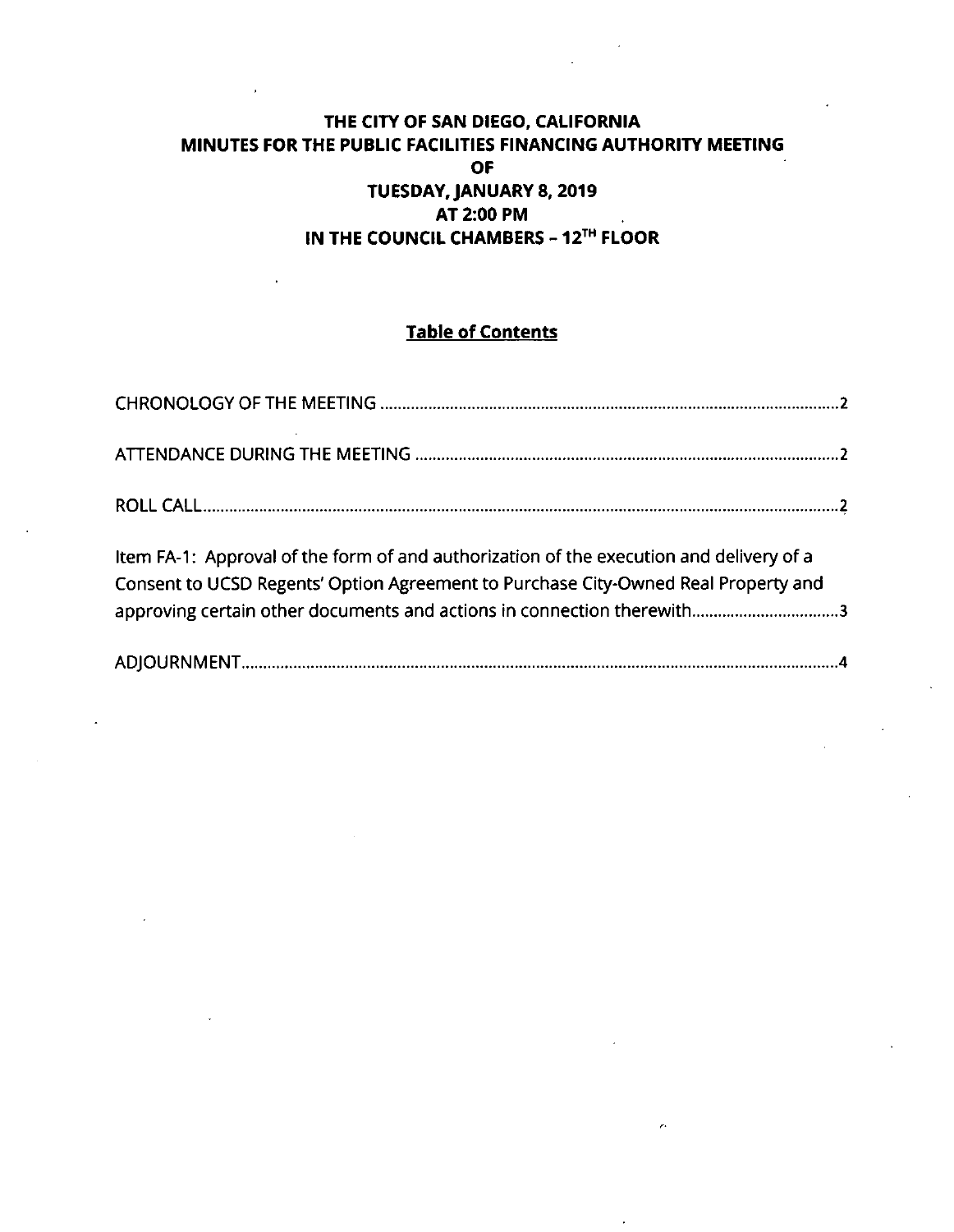### **Minutes of the Public Facilities Financing Authority of the City of San Diego for the Meeting ofTuesdayJanuary 8, 2019**

#### CHRONOLOGY OF THE MEETING

The meeting was called to order by Council President Cole at 3:05 p.m. The meeting was adjourned by Council President Cole at 3:06 p.m.

#### ATTENDANCE DURING THE MEETING

#### PRESENT

CD-I Council President Pro Tern Barbara Bry CD-2 Councilmember Jennifer Campbell CD-3 Councilmember Chris Ward CD-4 Councilmember Monica Montgomery CD-5 Councilmember Mark Kersey CD-6 Councilmember Chris Cate CD-7 Councilmember Scott Sherman CD-8 Councilmember Vivian Moreno CD-9 Council President Georgette Gomez

**ABSENT** None.

CITY CLERK Maland (sr).

#### ROLL CALL

(1) Council President Pro Tem Bry-present

(2) Councilmember Campbell-present

(3) Councilmember Ward-present

(4) Councilmember Montgomery-present

(5) Councilmember Kersey-present

(6) Councilmember Cate-present

(7) Councilmember Sherman-present

(8) Councilmember Moreno-present

(9) Council President Gomez-present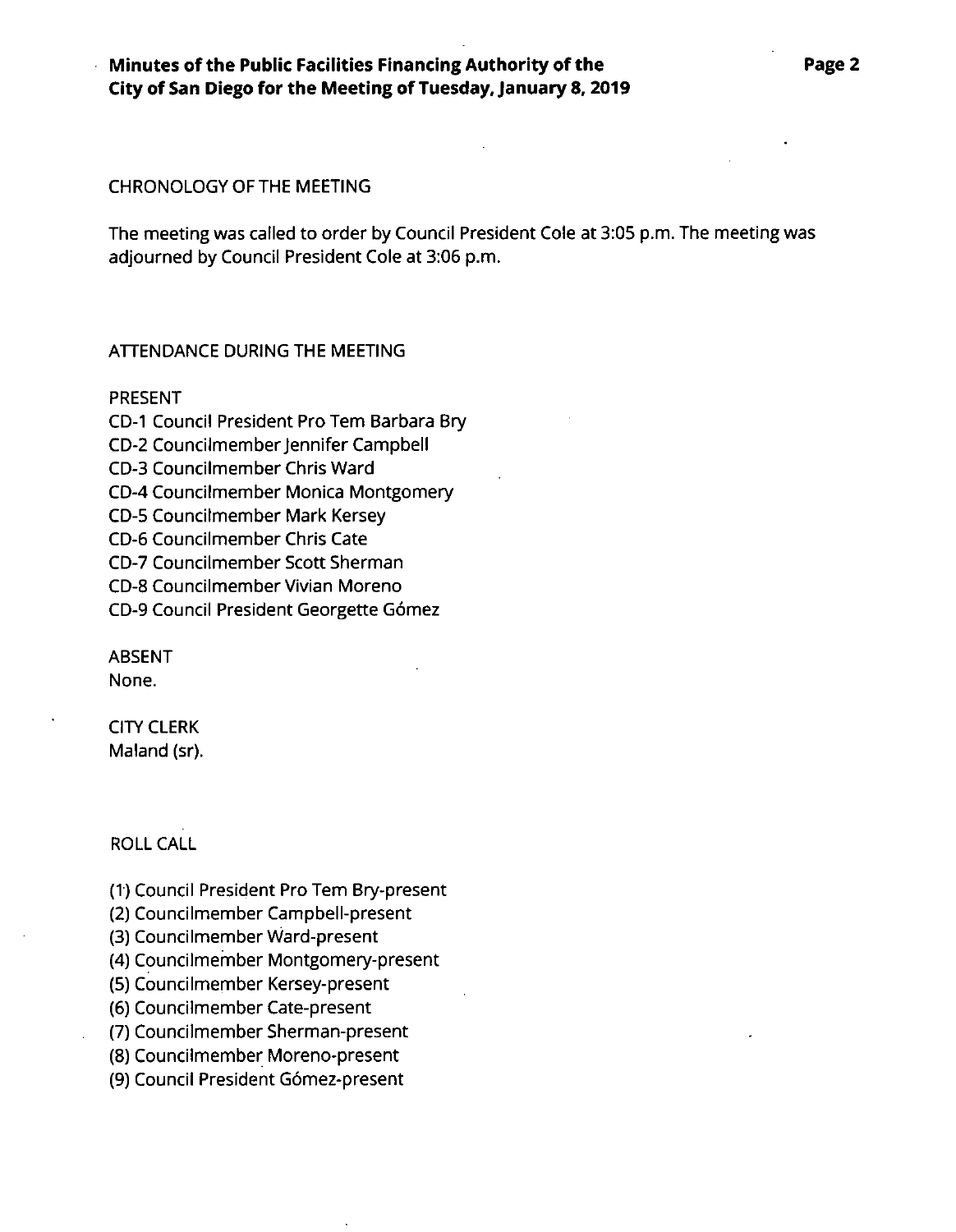Item FA-1: Approval of the form of and authorization of the execution and delivery of a Consent to UCSD Regents' Option Agreement to Purchase City-Owned Real Property and approving certain other documents and actions tn connection therewith.

Total Estimated Cost of Proposed Action and Funding Source: None.

Council District(s) Affected: <sup>1</sup>

Proposed Actions:

(FA-2019-1) ADOPTED AS RESOLUTION FA-2019-1

Resolution of the Authority approving the form of and authorizing the execution and delivery of a Consent to UCSD Regents'Option Agreement to Purchase City-Owned Real Property and approving certain other documents and actions in connection therewith.

### **This item is not subject to the Mayor's veto.**

*Office ofthe CityAttorney; Bret A. Bartolotta, (619) 533-5894*

COUNCIL ACTION: Start Time: 3:05 PM

MOTION BY BARBARA BRY TO ADOPT. Second by Georgette Gómez.

Passed by the following vote: Yea: Barbara Bry, Jennifer Campbell, Chris Ward, Monica Montgomery, Mark Kersey, Chris Cate, Scott Sherman, Vivian Moreno, Georgette Gómez; Nay: (None);

Recused: (None); Not Present: (None).